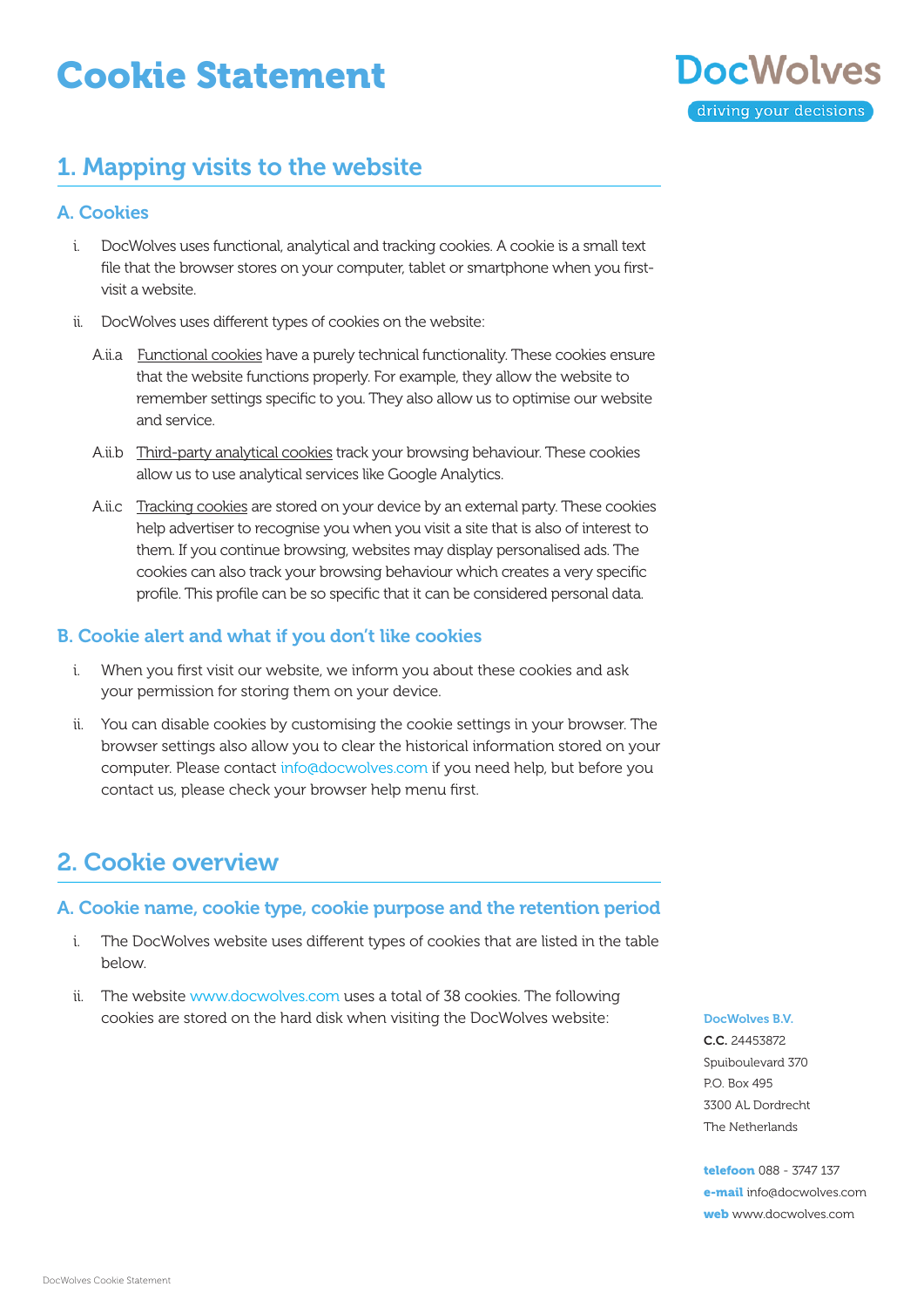### B. Cookie table

| Cookie name                                                                                                                                                  | Type                                       | Function                                                                                                                                                                                                                                                                                     | Retention<br>period                                                                                                                                                    |
|--------------------------------------------------------------------------------------------------------------------------------------------------------------|--------------------------------------------|----------------------------------------------------------------------------------------------------------------------------------------------------------------------------------------------------------------------------------------------------------------------------------------------|------------------------------------------------------------------------------------------------------------------------------------------------------------------------|
| _ga<br>_gat<br>_gid                                                                                                                                          | Analytical                                 | Google uses the _ga cookie to<br>provide the website manager with<br>user-flow information. The _gat<br>cookie is used to limit the number<br>of requests to the analytical service.<br>Google calls this the throttle.                                                                      | 2 years<br>10 minutes<br>24 hours                                                                                                                                      |
| _Apisid<br>_Consent<br>_Hsid<br>_Nid<br>$\_\text{Ogpc}$<br>_Sapisid<br>_Sid<br>_Ssid<br>Sidcc<br>_UULE<br>$\_DV$<br>$\_T$ aid<br>_Aid<br>$\_$ OTZ<br>_1P_JAR | Analytical /<br>Functional<br>and Tracking | Google places these cookies for the<br>benefit of Google Maps and Google<br>Adwords. They are used to save<br>user preferences, protect against<br>unauthorised access and provide<br>insight into which Google Adwords<br>media is effective.                                               | 2 years<br>Unlimited<br>2 years<br>6 months<br>1 year<br>2 years<br>2 years<br>2 years<br>3 months<br>1 day<br>10 minutes<br>2 weeks<br>5 months<br>1 month<br>1 month |
| $_D$ SID<br>$\_IDE$<br>_id                                                                                                                                   | Tracking                                   | DoubleClick uses the _DSID<br>cookie to recognise the user<br>on other websites for advertisement<br>purposes. Tracking is used to offer<br>personalised advertisements. Dou-<br>bleClick uses id and IDE cookies<br>to monitor the user's behaviour<br>with regard to the personalised ads. | 2 weeks<br>20 months<br>2 years                                                                                                                                        |
| _c-User<br>_datr<br>Fr<br>_lu<br>$_{\rm pl}$<br>_sb<br>$\_XS$<br>_act<br>_presence<br>_wd<br>$\lnot$ dpr                                                     | Tracking                                   | Facebook uses a number of cookies.<br>Collected user data is customised to<br>the user or the device. The cookie<br>can also track the user across other<br>websites which offers insight into<br>the browsing behaviour of the user.                                                        | 4 months<br>2 years<br>3 months<br>2 years<br>3 months<br>2 years<br>4 months<br>End of session<br>End of session<br>2 weeks<br>Unlimited                              |
| _PHPSESSID<br>_dc_gtm_UA-<br>56167599-5<br>_gat_UA-56167599-5<br>_gali<br>_icl_current_language<br>_wpml_referer_url                                         | Functional                                 | Are used to save the information a<br>user enters to the website, which<br>makes the website easier to use.<br>Think of login data or data entered<br>in forms.                                                                                                                              | End of session<br>1 minute<br>1 minute<br>30 seconds<br>24 hours<br>24 hours                                                                                           |

DocWolves B.V. C.C. 24453872

Spuiboulevard 370 P.O. Box 495 3300 AL Dordrecht The Netherlands

telefoon 088 - 3747 137 e-mail [info@docwolves.com](mailto:info%40docwolves.com?subject=) web [www.docwolves.](https://www.docwolves.com)com